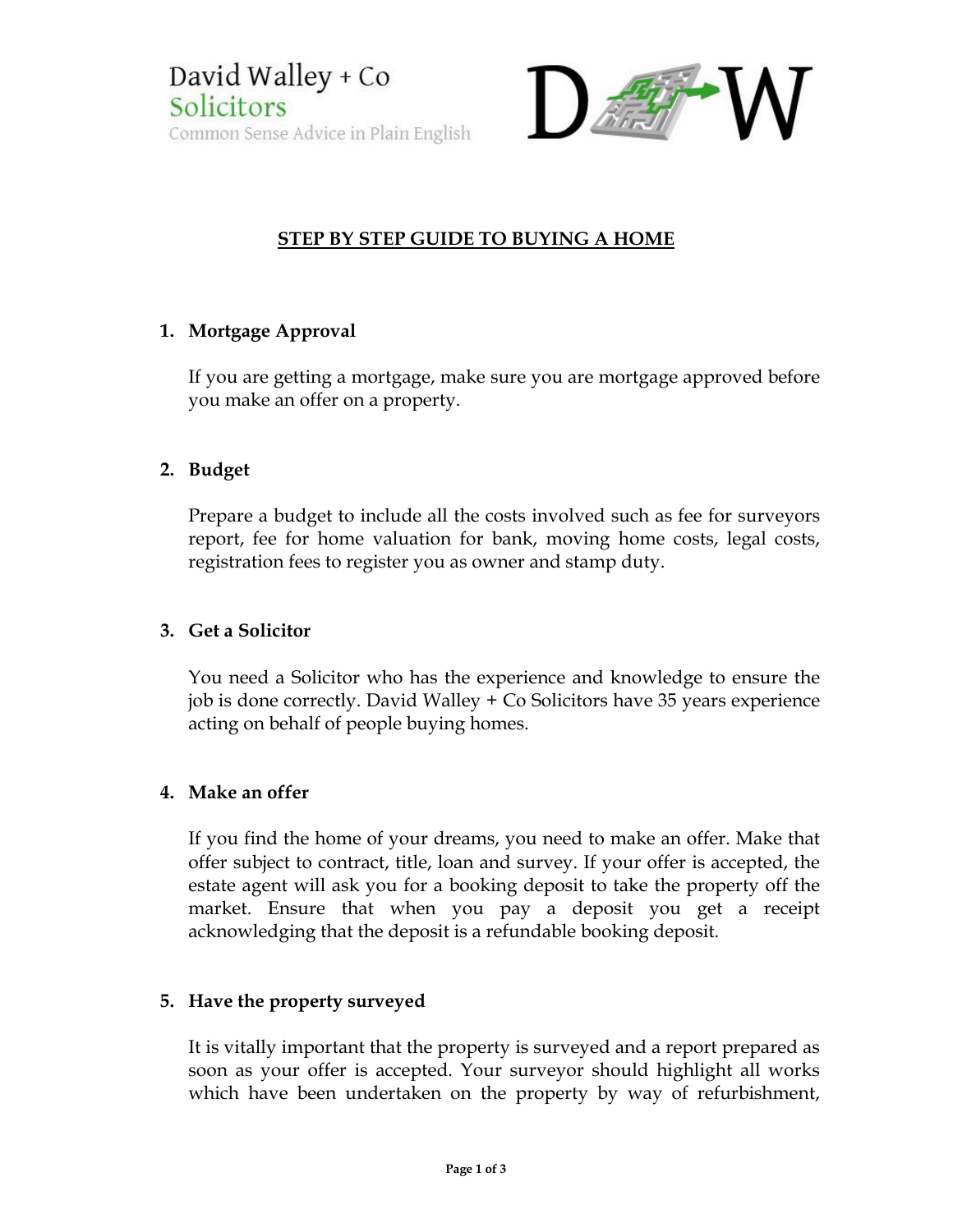extension, conversion or change of use. This will enable enquires to be made to ensure that the refurbishment, extension, conversion or change of use has been carried out in accordance with the Planning and Building Regulations. If you discover any major structural problems with the property after you have bought the property, you will have no come back on the vendor as buyer beware applies. We advise that the survey is completed before you sign Contracts as this will allow you to negotiate a reduction in the price or withdraw from the transaction without cost to you if any problems are identified in the surveyors report.

#### 6. Planning Search

Once you have found your house of choice, it is wise to check in the Local Authority Planning Department and ascertain whether there are any other developments, or likely developments, in the area of the property you are buying which might impact upon you such as road widening, or applications for a business nearby to your property.

#### 7. Mortgage funds

For your mortgage funds to issue there will be certain conditions attaching to the loan. The loan will likely require you to obtain life assurance and buildings insurance. We would advise that you immediately commence the process to obtain these policies as they can take some time to organise and you don't want to delay the issue of your mortgage funds. A delay on the issue of mortgage funds can cause the closing of the transaction to be delayed and create penalty interest claims to be made by the seller. We will arrange to satisfy all the legal conditions attaching to your loan.

#### 8. Sign Contracts

After we have checked the title and are happy it is in order, we will ask you to meet with us and we will explain the Contracts to you. We will also ask you for the funds to pay the balance deposit. The balance deposit will usually be 10% of the agreed sale price less the booking deposit paid. Once we have explained the Contracts to you and you understand them, we will ask you to sign them and return them to the Vendors solicitor with the balance deposit. Generally at this point, the contracts are binding.